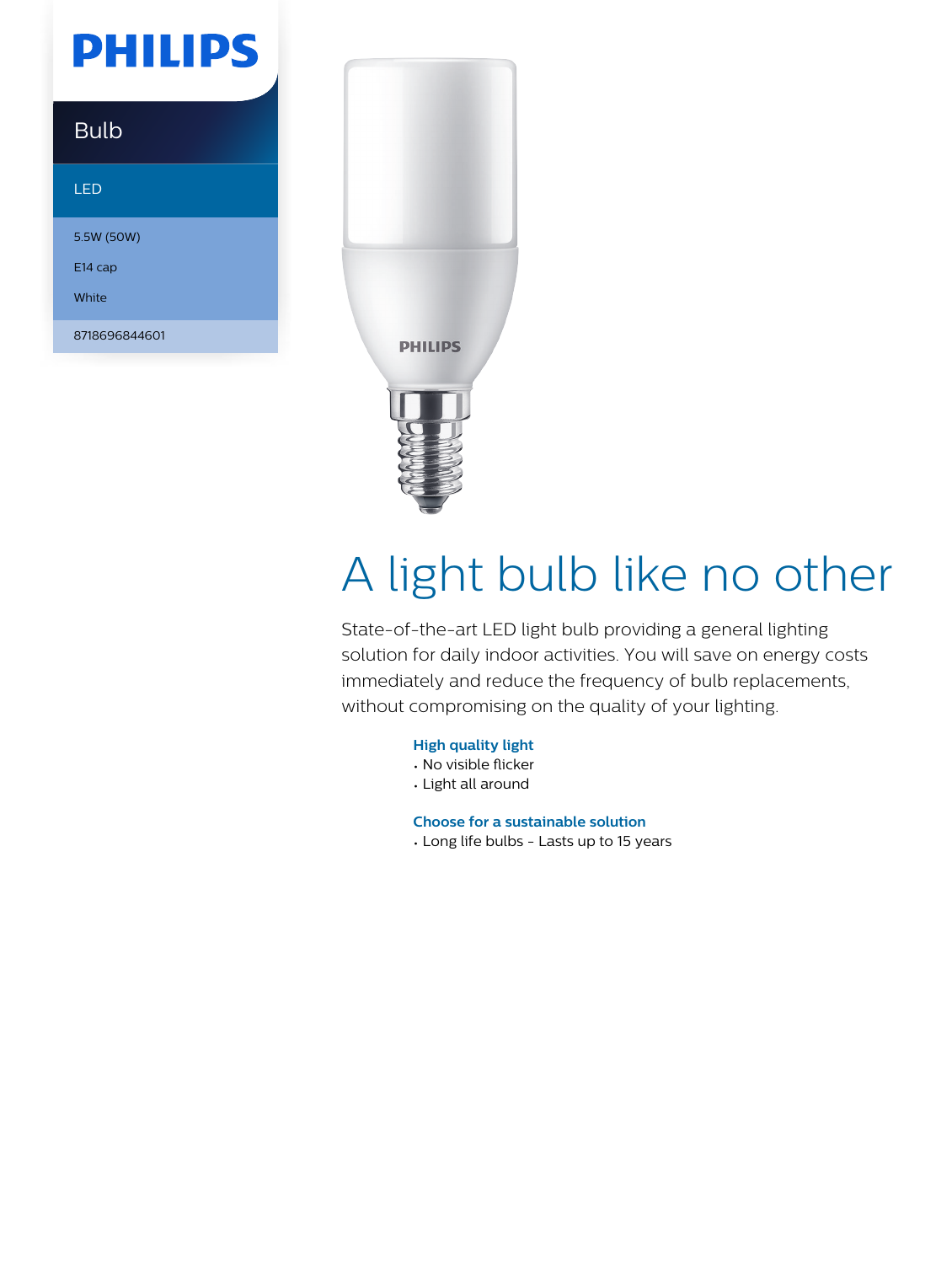## **Highlights**

#### **No visible flicker**

When your light flickers in quick succession it could be hard on the eyes, cause headaches, and even set off an attack for those with photosensitive epilepsy. It's both unpleasant and unnecessary. LEDs can flicker because of their rapid response to the driver current. However, because Philips LEDs are designed so that variations in your driver current's output are minimized, they eliminate the factors that cause flicker. So, you won't see it, not even a hint.

#### **Light all around**

Thanks to its innovative but vintage design shape, this LED bulb prevents the shadow that normally appears at the beam spread edge. The result? Natural warm white light all around.

#### **15,000-hour rated average life**



With a lifetime of up to 15,000 hours. you can reduce the hassle of frequently replacing your light bulbs, and enjoy a perfect lighting solution for over 15 years.

## Specifications

#### **Bulb characteristics**

- Dimmable: No
- Intended use: Indoor
- Lamp shape: Non directional bulb
- Socket: E14
- Technology: LED
- Type of glass: Frosted

#### **Bulb dimensions**

- Height: 9.6 cm
- Weight: 0.035 kg
- Width: 3.8 cm

#### **Durability**

- Average life (at 2.7 hrs/day): 15 year(s)
- Lumen maintenance factor: 70%
- Nominal lifetime: 15,000 hour(s)
- Number of switch cycles: 50,000

#### **Light characteristics**

- Beam angle: 200 degree(s)
- Color consistency: 6SDCM
- Color rendering index (CRI): 80
- Color temperature: 3000 K
- Light Color Category: White
- Nominal luminous flux: 550 lumen
- Starting time: <0.5 s
- Warm-up time to 60% light: Instant full light

#### **Miscellaneous**

• EyeComfort: Yes

#### **Other characteristics**

- Lamp current: 75 mA
- $\cdot$  Efficacy: 100 lm/W

#### **Packaging information**

- EAN: 8718696844601
- EOC: 871869684460100
- Product title: DLStick 5.5W E14 3000K 1PF/12 APR

#### **Power consumption**

- Power factor: 0.51
- Voltage: 220-240 V
- Wattage: 5.5 W
- Wattage equivalent: 55 W

#### **Product dimensions & weight**

• Length: 9.6 cm

#### **Rated values**

- Rated beam angle: 200 degree(s)
- Rated lifetime: 15,000 hour(s)
- Rated luminous flux: 550 lumen
- Rated power: 5.5 W

#### **Technical specifications**

• Frequency: 50-60 Hz